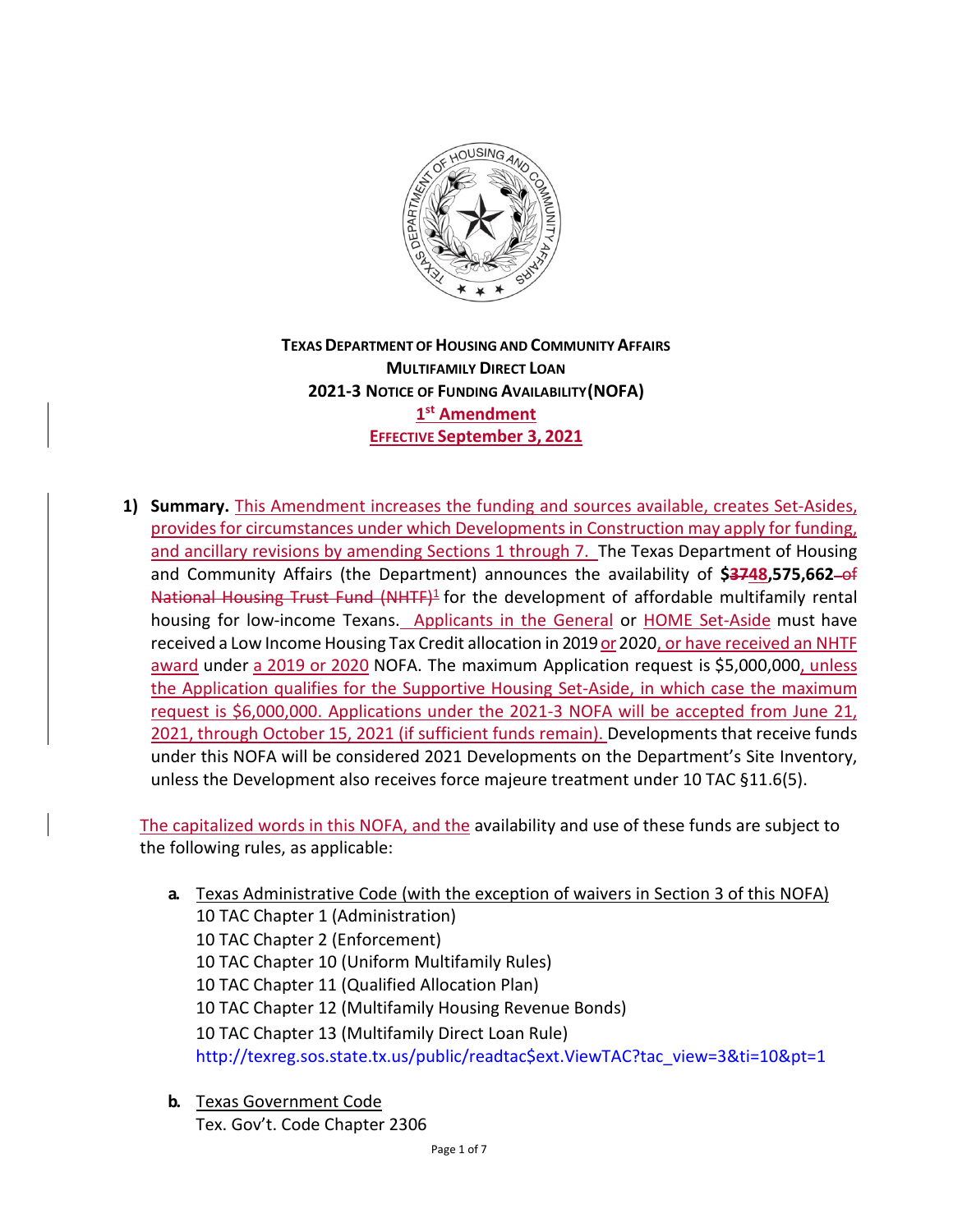### <http://www.statutes.legis.state.tx.us/Docs/GV/htm/GV.2306.htm>

#### **c.** U.S. Department of Housing and Urban Development (HUD) ProgramRegulations

#### 24 CFR Part 92 (HOME)

24 CFR Part 93 (Housing Trust Fund Interim Rule)

- **d.** Fair Housing Federal Fair Housing Act, 42 U.S.C. 3601-19. [https://www.tdhca.state.tx.us/fair](http://www.tdhca.state.tx.us/fair)housing/index.htm
- **e.** Other Federal laws and regulations that apply:

## Environmental Compliance All federal sources must have some type of environmental review in accordance with 24 CFR Part 9258 (HOME) 24 CFR Part 93 (NHTF) [https://www.tdhca.state.tx.us/program-](http://www.tdhca.state.tx.us/program)services/environmental/index.htm

Minimizing Resident Displacement

All federal sources must follow the Uniform Relocation Assistance and Real Property Acquisition Policies Act of 1970, and HUD Handbook 1378. HOME funds must follow Section 104d of the Housing and Community Development Act of 1974. [https://www.tdhca.state.tx.us/program-](http://www.tdhca.state.tx.us/program)services/ura/index.htm

#### Employment Opportunities

NHTF requires compliance with 24 CFR Part 135 (Section 3). [https://www.tdhca.state.tx.us/program-](http://www.tdhca.state.tx.us/program)services/hud-section-3/index.htm NOTE – the Section 3 requirements have changed, Applicants should review the changes to assure they can meet the new hiring and reporting requirements.

**If Federal regulations orsubsequent guidance imposes additional requirements, such Federal regulations or guidance shall govern.**

**f.** HUD approval of an amendment to the 2020 Action Plan and HUD approval of the 2021 Action Plan may be required prior to the Department awarding funds. Such approval is anticipated to occur by September 1, 2021. The amendments to the Consolidated Plan/Action Plan required by the original NOFA were accepted by HUD on August 24, 2021.

### **2) Priorities**

**a.** Applications submitted by July 20, 2021, that request less than RAF amount in Attachment A for the region in which the Development Site is located will have an Application Acceptance Date of July 20, 2021. Applications submitted by July 20, 2021,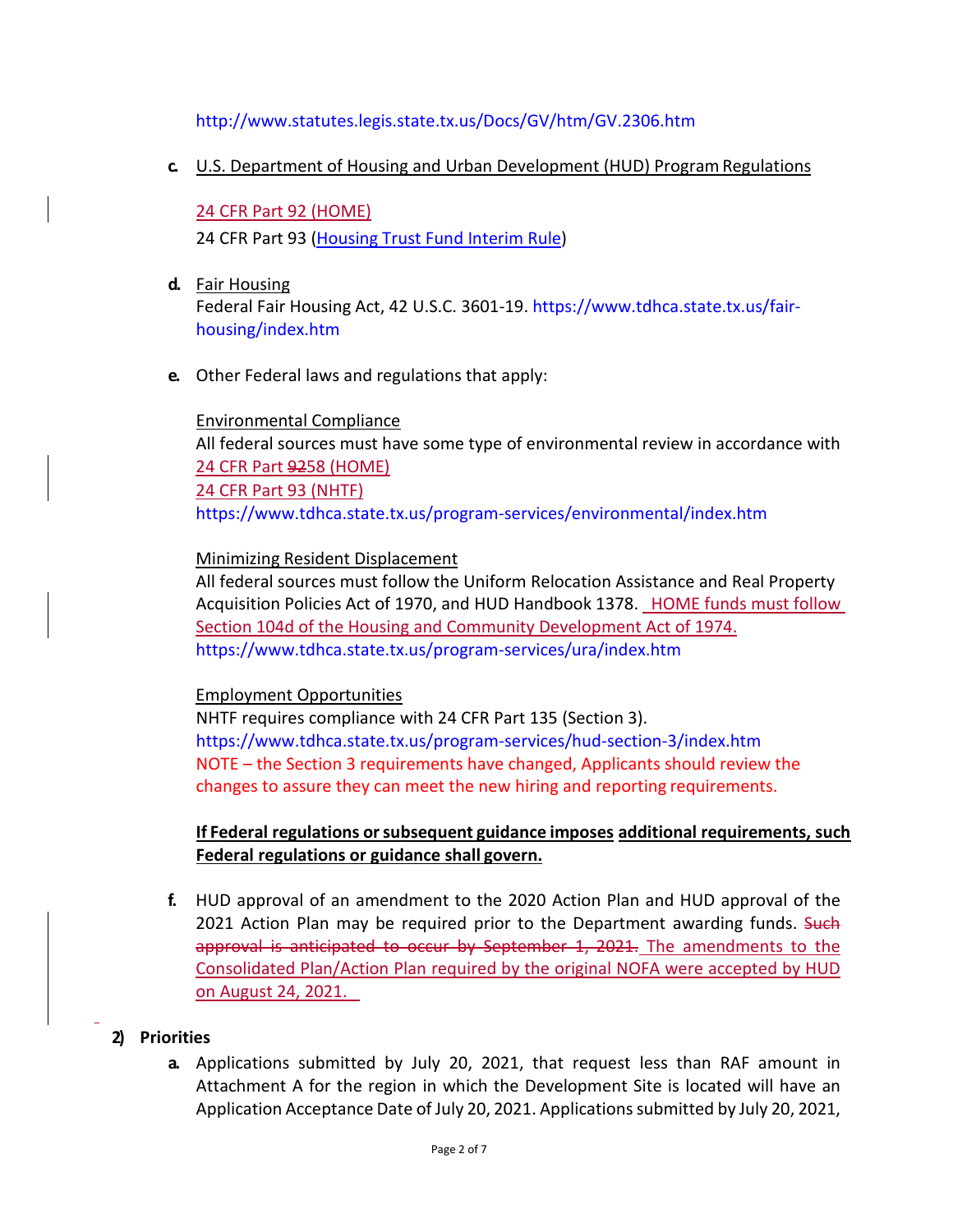that request greater than RAF amount in Attachment A for the region in which the Development Site islocated or if there were insufficient funds to award an application under Priority 2a, will have an Application Acceptance Date of July 21, 2021.

- **b.** Applications in the General Set-Aside received between July 21 and October 515, 2021 will have an Application Acceptance Date the later of July 22, 2021, or the business day the Application is received.
- **c.** Applications received under the Supportive Housing Set-Aside will have an Application Acceptance Date of the latter of September 17, 2021, or the business day the Application is received.
- **d.** Applications received under the HOME Set-Aside will have an Application Acceptance Date of the latter of September 17, 2021, or the business day the Application is received.
- **e.** All Application Acceptance Dates will be determined in accordance with 10 TAC §13.5(b).
- **f.** Per 10 TAC §13.1(c), Applications granted an administrative waiver by the Governing Board will have a new Application Acceptance Date of the date the rule waiver was granted (if an amendment to the Consolidated Plan/Action Plan is not required) or the date that the Consolidated Plan/Action Plan amendment is approved by HUD.

## **3) Set-Asides[1](#page-2-0)**

- **a.** General Set-Aside. NHTF and HOME are available in this Set-Aside. Eligible units are limited to 30% Rent and Household Income. Per 10 TAC §13.5(g), the Department will decide in its sole authority which fund source is recommended for an award to the Applicant.
- **b.** Supportive Housing Set-Aside. The NHTF will be reserved for Supportive Housing Adaptive Reuse Developments, that are not layered with federal historic tax credits, that will provide a preference for households with at least one member that meets the definition of Chronically Homeless at 24 CFR §576.8 (or subsequent HUD definition) for 40% or more of the total Units. Unrequested funds in this Set-Aside remaining after October 13, 2021, will be automatically moved to a Set-Aside that is oversubscribed or divided between the General Set-Aside and the HOME Set-Aside, if both are oversubscribed.
- **f.c.** HOME Set-Aside. To apply in this Set-Aside, the Applicant must receive written notice from the Department that its Application in the General Set-Aside is infeasible and would not be recommended for an award. For all Applicants that have an Application Acceptance Date before August 30, 2021, the Multifamily Finance Division will provide this notice on or before September 9, 2021.<sup>2</sup> The Applicant can then choose to withdraw the General Set-Aside Application and apply in the HOME Set-Aside or may appeal this determination in accordance with 10 TAC §1.7. Applicants in this Set-Aside may have units up to 80% AMI, but must have the income distribution required under 10 TAC

<span id="page-2-0"></span><sup>&</sup>lt;sup>1</sup> Forty-on (41) cities, counties, and one consortiumareas that receive a direct allocation of HOME funds from HUD, commonly known as Participating Jurisdictions, are eligible to apply fur funds under this NOFA under waiver of Tex. Gov't Code §2306.111(c)(1) granted by the Governor.

<span id="page-2-1"></span><sup>2</sup> The Application could still be determined infeasible after this date by Real Estate Analysis Division or not be recommended for an award by the Executive Award Recommendation Committee.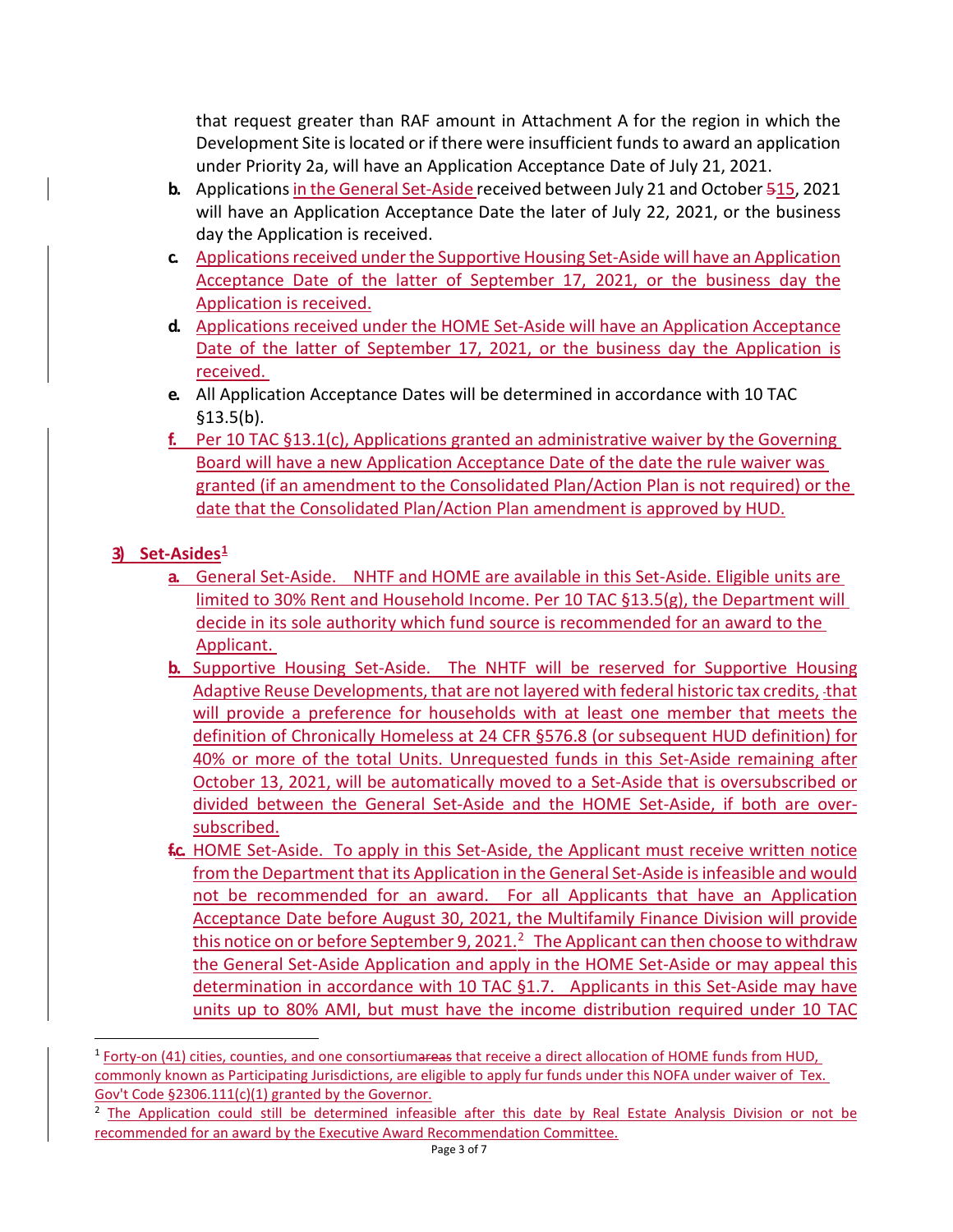§11.204(8)(D). If this Set-Aside has unrequested funds on October 13, 2021, the Department will automatically move the remaining funds into the General Set-Aside.

## **3)4) Limitations, Waivers, and Alternative Requirements**

- **a.** The amount of funding that may be requested is limited to: the documented increase in Building Costs from the previous Application, within the limitations of 10 TAC §13.3(e) related to Ineligible Costs; the documented costs of compliance with Housing Trust Fund regulations at 24 CFR Part 92 and 93 (that are not already required by the funding sources identified as part of the 2019LIHTC or 2020 LIHTCNHTF award); and the documented costs of compliance with the Uniform Relocation Act/104d (that are not already required by the funding sources identified as part of the 2019 or 2020 LIHTC or NHTF award).
- **b.** The Developer Fee may not increase, and the deferred Developer Fee may not decrease from the original Real Estate Analysis report.
- **c.** For HOME, a choice-limiting action may not have occurred, except for site acquisition that was completed before the contemplation of the submission of the multifamily application, except where the Application has prior environmental clearance under 24 CFR Part 50 or Part 58, and where the prior 24 CFR 50 or 58 "Responsible Entity" agrees in writing by October 4, 2021, to make a determination of supplemental funding or perform a re-evaluation of the original review.
- **d.** For NHTF, if construction has started (except for necessary health and safety repairs) the Applicant must cease construction at application submission until environmental clearance is received, a period which could last 120 or more days; Applications will not be recommended for an award if they do not meet Department standards for environmental clearance, and will be denied further consideration for Direct Loan funds.
- e. Texas Administrative Code waivers and Alternative Requirements provided for in this NOFAfor the HOME and General Set-Asides:
	- i. 10 TAC §11.101(a)(2) related to Undesirable Risk Features, to the extent that the undesirable feature was disclosed at original Application;
	- ii. 10 TAC  $\S 11.101(a)(3)(B)(iii)$  related to blight and 10 TAC  $\S 11.01(a)(3)(B)(iv)$ related to schools, including disclosure requirements, to the extent that the risk factor was disclosed at original Application;
	- iii. 10 TAC §11.205 related to Required Third Party Reports, with the exception that the Department may request updates to any Report deemed necessary to evaluate an Application under this NOFA ;
	- iv. 10 TAC §13.1(c)(1) related to Waivers for Layered Developments, instead Applicant requested Waivers will be treated under 10 TAC §13.1(c)(2);
	- v. 10 TAC §13.4(s)(1)(A)(ii)(III) related to 30% units restricted by Housing Tax Credits;
	- vi. 10 TAC §13.5(c) related to Market Analysis;10 TAC §13.5(g)(2) and (3)(A)-(C) related to eligibility determinations;
		- $vii.$  10 TAC §13.5(i) related to Effective Rules, only to the extent that the requirements of the applicable 2019 or 2020 QAP requirements for prior LIHTC or Multifamily Direct Loan awards will instead be utilized 10 TAC §11.101(4) Mandatory Development Amenities, 10 TAC §11.101(5) Common Amenities, 10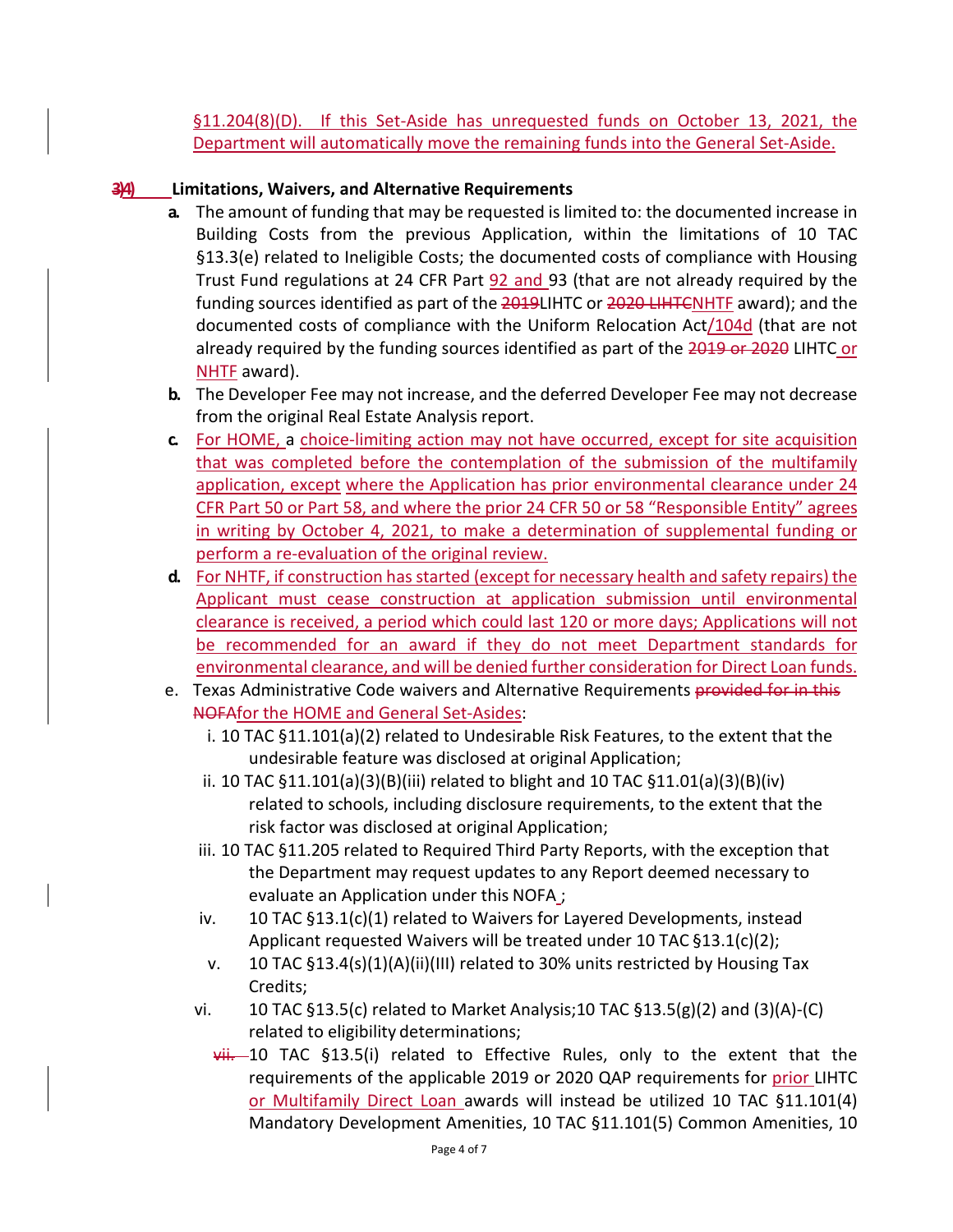TAC §11.101(6) Unit Requirements, and 10 TAC §11.101(7) Resident Supportive Services will apply.

- $\overline{\text{yiii}}$ ,  $\overline{\text{yii}}$ . 10 TAC §13.6 relating to scoring, only to the extent that scoring in 10 TAC §11.9 will not apply.
	- viii. 10 TAC §13.8(a)(2) relating to the requirement that HOME loans be structured as fully repayable (must pay and only as described in Section 5 of this NOFA).
	- ix. 10 TAC §13.11(c)(2) relating to environmental review, the 90-day requirement will be 30 days from the Application Acceptance Date.
- f. Texas Administrative Code waivers and Alternative Requirements in the Supportive Housing Set-Aside
	- i. A waiver of  $10$  TAC  $\S$ 13.3(d)(2)(A)
	- ii. For NHTF purposes only, the Department may choose to identify this activity as other than New Construction, despite the language in 10 TAC §11.1(d).

# **4)5)** Loan Terms

- **a. Construction‐to‐Permanent Loans in the General Set-Aside and the Supportive Housing Set-Aside.** Loans will be structured as deferred-forgivable, deferred-payable, Surplus Cash (sometimes referred to as cash-flow), or with must pay monthly provisions, as required to optimize assistance to the Development, as recommended by Real Estate Analysis (REA). For Federal Housing Administration layered transactions subject to the MAP Guide, only the Surplus Cash option is available. The term of the loan and the amortization period (not to exceed 40 years) will match any superior debt, with an interest rate as low as 0% interest. $3$
- **b.** Construction to Permanent Loans in the HOME Set-Aside. Applicants may only apply for loans structures allowed under 10 TAC §13.8(a)(2) with a 2.5% interest rate, even if sources and uses appear unbalanced. REA may recommend a lower interest rate, a deferred-forgivable, or a deferred payable option, as required to meet the federal rules or the Administrative Rules.
- **b.c. Construction‐Only Loans.** Requests structured as construction-only loans will have an interest rate of 0% with the principal amount of the Direct Loan due upon the end of the construction loan term as established in 10 TAC §13.8(e)(1).
- **6) Maximum Per Unit Subsidy Limits and Maximum Rehabilitation Per‐Unit Subsidy Limits.**  The maximum per unit subsidy limits that an Applicant can use to determine theamount of Direct Loan funds they may request are listed in the 2021 Maximum Per Unit Subsidy Limits table provided in this Section 446:

<span id="page-4-0"></span><sup>&</sup>lt;sup>3</sup> The Department does not currently have an agreement with FHA regarding its Subordination Agreement or Riders and thus at present cannot make awards to Applications layered with FHA funds that are subject to the MAP Guide in the permanent financing structure. The Department will reserve funds for these Developments through at least November 30, 2021, (or other date approved by the Executive Director, but not later than February 28, 2022). While the Department does not have an approved agreement with FHA, the Applicant may replace its FHA funds without gettingreceiving a new Application Acceptance Date.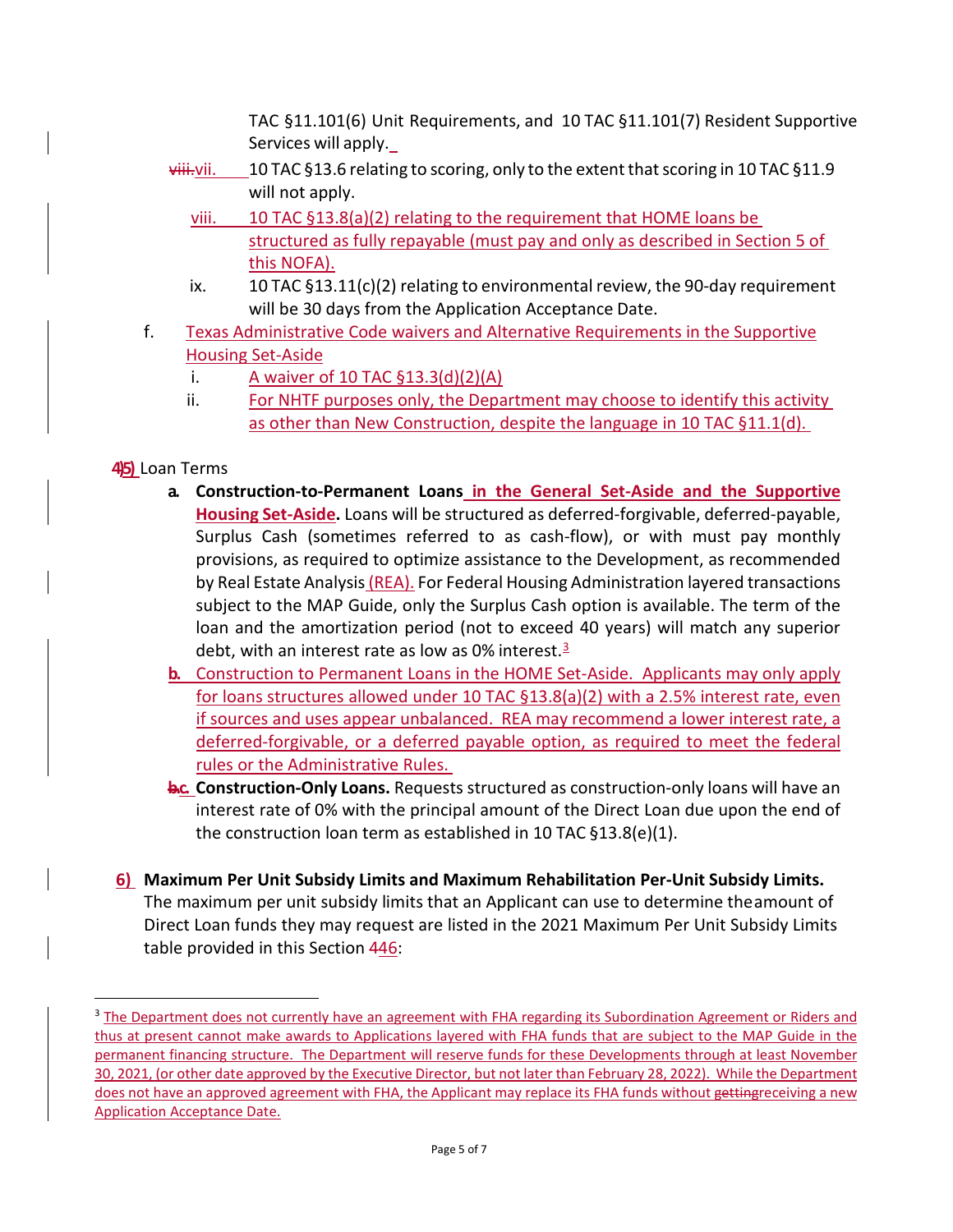| 2021 Maximum Per Unit Subsidy Limits <sup>4</sup> |                       |                                 |
|---------------------------------------------------|-----------------------|---------------------------------|
| <b>Bedrooms</b>                                   | Non-elevator property | <b>Elevator-served property</b> |
| 0 bedroom                                         | \$145,685             | \$153,314                       |
| 1 bedroom                                         | \$167,978             | \$175,752                       |
| 2 bedroom                                         | \$202,586             | \$213,718                       |
| 3 bedroom                                         | \$259,20320           | \$276,482                       |
| 4 bedroom or more                                 | \$288,893             | \$303,490                       |

Smaller per unit subsidies are allowable and incentivized as point scoring items in 10 TAC §13.6. Once the Applicant commits a number of Direct-Loan Units in the Application, the number may be raised, at Department request, to account for a change in Development costs or to account for other federal funding, but the number may not be lowered.

- 7) Application Submission Requirements.
	- **a. Application Acceptance Period. Applications under this NOFA will be accepted starting at 8:00 a.m. Austin local time on June 21, 2021, through October 515, 2021 at 5:00 p.m. Austin local time (if sufficient funds remain). Applications requesting rule waivers or amendment to the Consolidated Plan or -Action Plan will be accepted through September 17, 2021, at 5:00 p.m. Austin local time.** An Applicant may have only one active Application per Development at a time under this or any other Department NOFA.
	- **b.** Application Submission Materials**.** All Application materials including manuals, NOFAs, program guidelines, and rules will be available on the Department's website at [https://www.tdhca.state.tx.us/multifamily/apply-](http://www.tdhca.state.tx.us/multifamily/apply)for-funds.htm. Applications will be required to adhere to the requirements in effect at the time of the Application submission including any requirements of federal rules that may apply and subsequent guidance provided by HUD. Waiver of specific rules is made through this NOFA and accompanying Board Action Item.
	- **c.** The following Application materials are required for the HOME and General Set-Aside 2021-3 NOFA.
		- i. Fully executed 2021 Development Owner Certification, Applicant Eligibility Certification(s), and Multifamily Direct Loan Certification;
		- ii. Tab 6b Multifamily Direct Loan Self-score;
		- iii. Tab 7, Sections 7 and 8 Floodplain, Prime Farmland Designation, Site and Neighborhood Standards;
		- iv. Tabs 11 and 12, Section 3 Site Information Form Part III and Support Documentation to the extent that it might have changed from the original Application, and ifthe Applicant does not own the property the contract for sale with the required language in 10 TAC §13.5(e).
		- v. Tab 17 Development Narrative, including description of any value –

<span id="page-5-0"></span><sup>&</sup>lt;sup>4</sup> These limits are inclusive of any federal fund source in the Development. If the Applicant already has a Contract with TDHCA for this Development, the subsidy limits are the lower per bedroom type of the subsidy limits at the time of the contract execution or these limits.